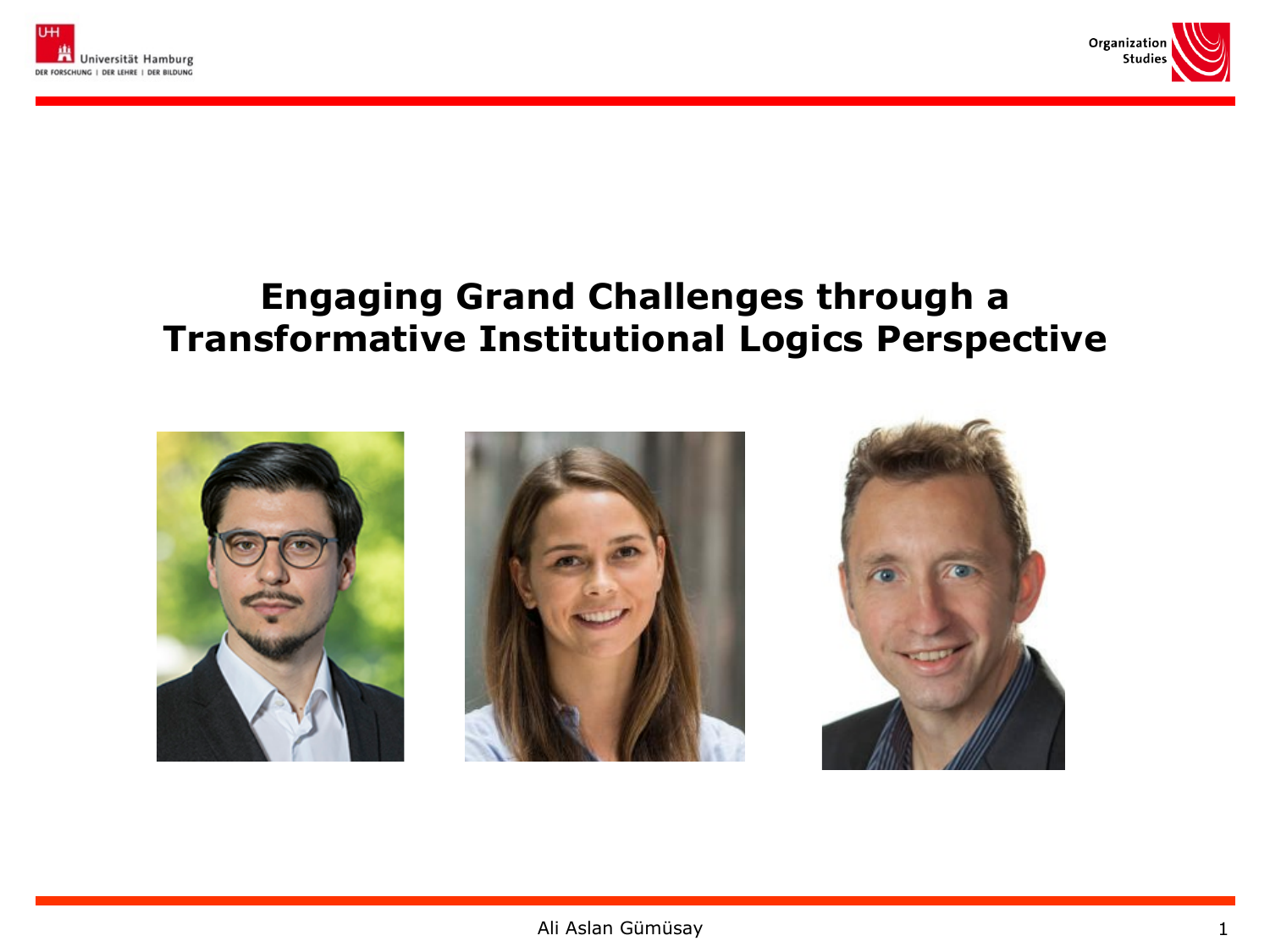



### **Grand Challenges…**

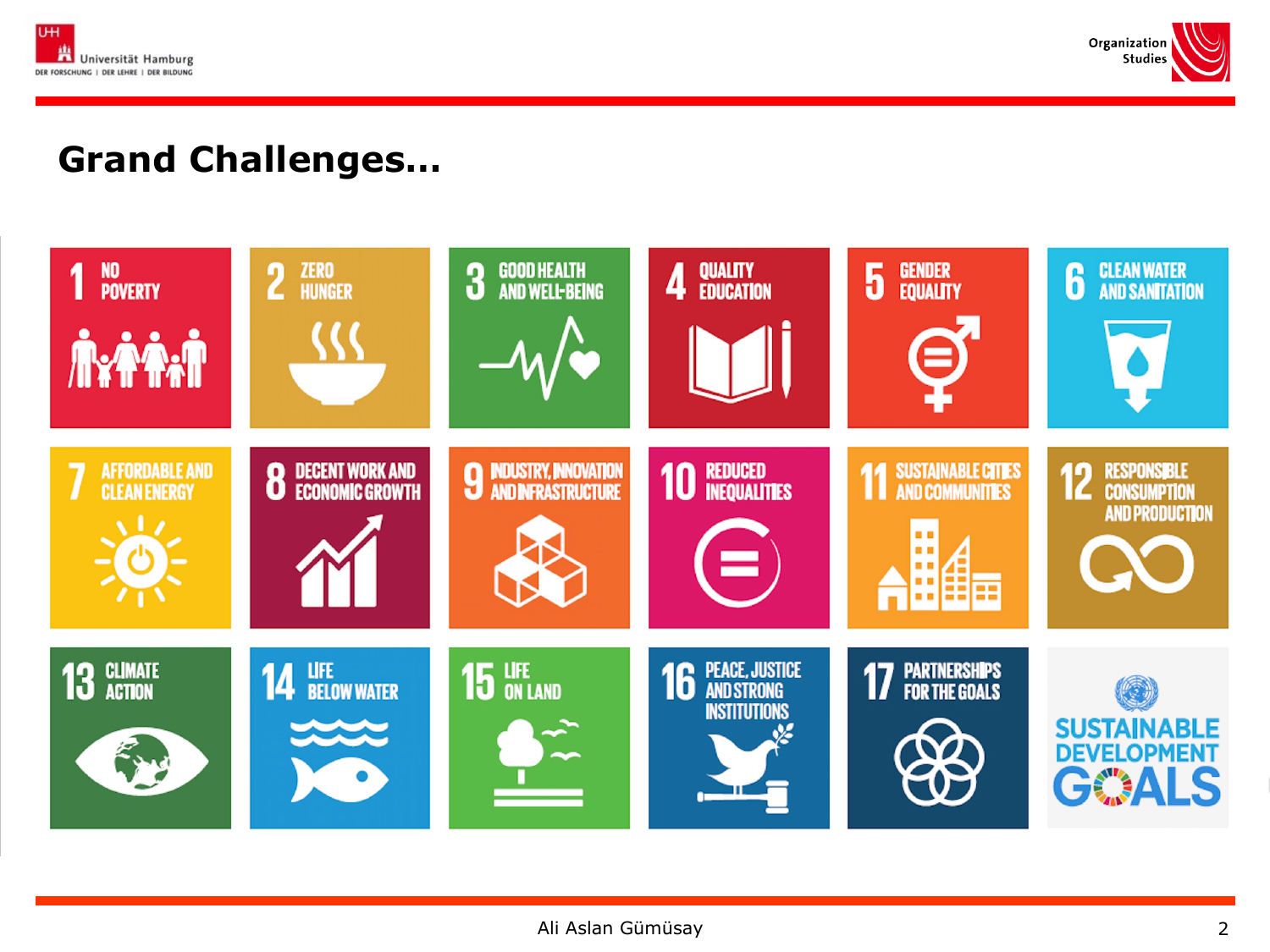



### **…and institutional logics**

- $\Box$  Institutional theory has become "one of the most vibrant theories of the last decades" (Meyer & Höllerer, 2014, p. 1221)
- $\Box$  Institutional logics is "one of the key terms in the institutional vocabulary" (Greenwood et al., 2017, p. 10).
- $\Box$  A look at google scholar
	- § 5500 citations for Friedland and Alford (1991),
	- over 2500 for Thornton and Ocasio (2008),
	- over 3000 for Thornton, Ocasio, and Lounsbury (2012)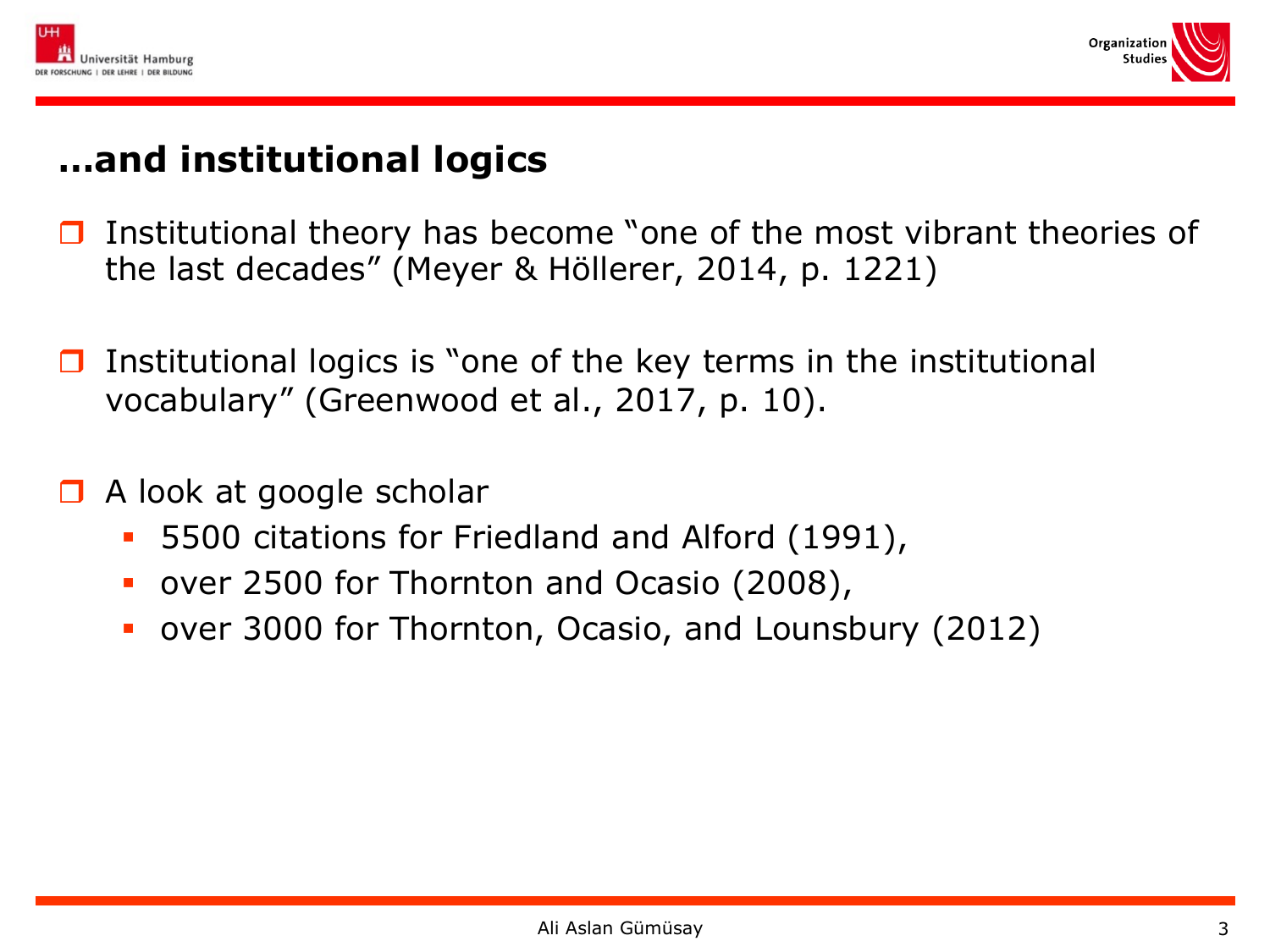



#### **Four meta-reflections**

- 1. Macro-level positioning
- 2. Contextuality
- 3. Temporality
- 4. Plurality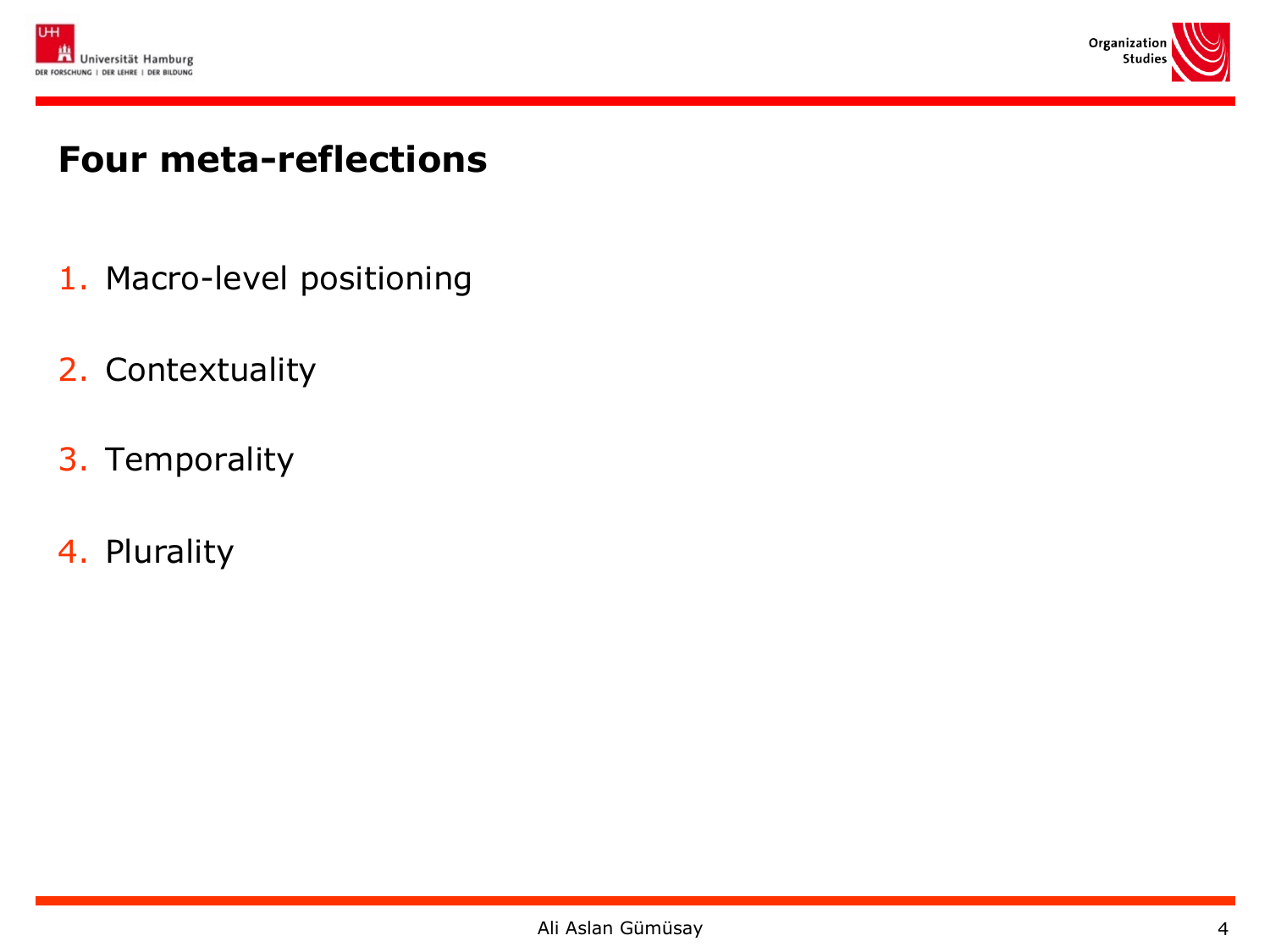



# **Engaging the climate change grand challenge**

- 1. Macro-level positioning
	- **Environment logic**
	- Engagement across macro-level orders
- 2. Contextuality
	- § Examine climate change across co-existing and interacting interinstitutional systems
- 3. Temporality
	- § Consider socio-ecological current trends and imagined futures on macro-level orders
- 4. Plurality
	- **Theorize logic constructedness and impact on climate change**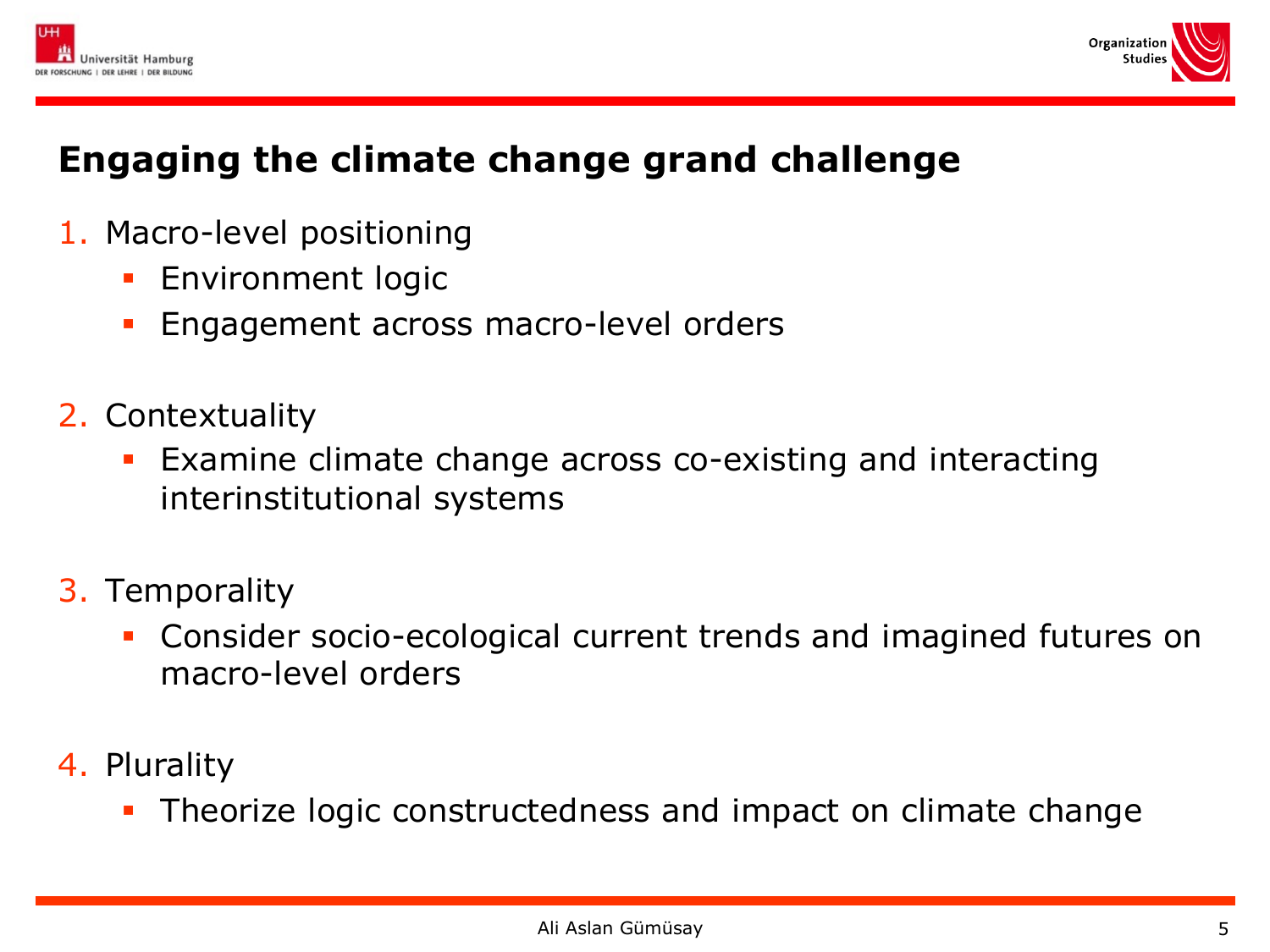



# **Transformative institutional logics perspective**

- $\Box$  Impact
- $\Box$  Plurality
- $\Box$  Transformability